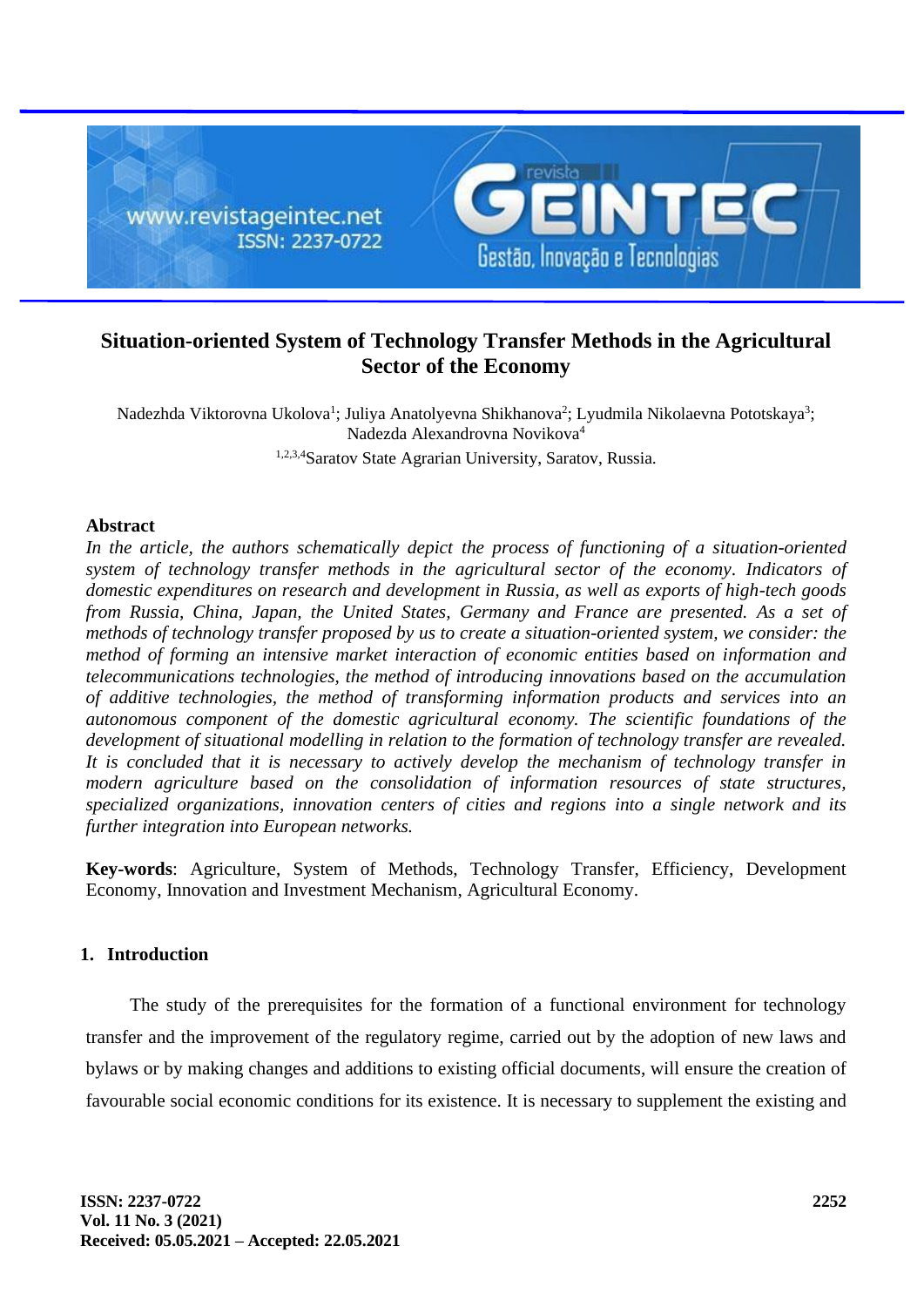form new instruments of influence that will ensure the improvement of the legal, administrative, managerial and economic space for the functioning of technology transfer.

Building organizational links between formal and informal technology transfer institutions based on data structuring will allow monitoring the state of technology transfer and controlling the process of promoting high-tech products, as well as analyzing the consistent impact of external and internal factors on the adaptability of technology transfer in the agricultural economy in conjunction with the developed methods of technology transfer based on the regulation of the activities of its institutions and organizational - economic methods of activating the process of technology transfer in agriculture.

### **2. Methods**

The conceptual basis of the research is the theory of innovative and technological development of the modern market economy, as well as a new innovation paradigm, consisting of a cascade structure of trajectories of technological development, creation and development of innovative products and the diffusion of innovations to the market, proposed by the Japanese scientist M. Hirooka<sup>[1]</sup>, as well as the methodology for analyzing and predicting the development of technological innovations – the technology maturity cycle (Gartner Hype Cycles), created by the American analytical and consulting company Gartner, which is quite acceptable for use in the domestic economy [2].

### **3. Results**

The scheme of the process of functioning of the situation-oriented system of technology transfer methods in the agricultural sector of the economy is shown in Figure 1.

As the main means of developing a situation-oriented system of technology transfer methods in the agricultural sector of the economy, algorithm creating and scheme building of this process are used, which allow us to consider the order of interaction between institutions and subjects of technology transfer, as well as the use of administrative, legal, managerial, and economic tools of influence mediated by the use of the developed methods: the method of forming intensive market interaction of economic entities based on information and telecommunications technologies, the method of introducing innovations based on the accumulation of additive technologies, artificial intelligence, mediating the optimization of production and management processes, the method of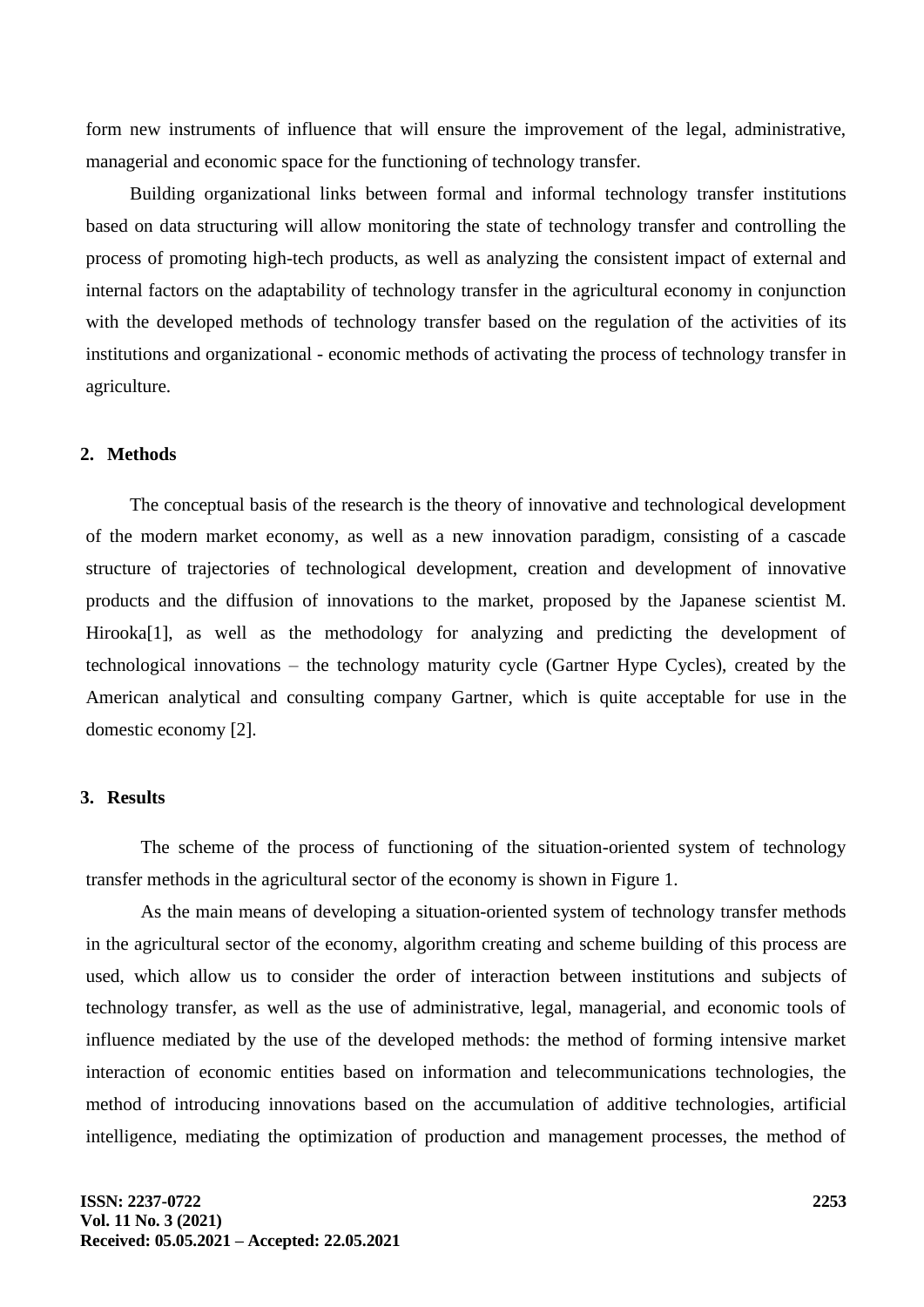transforming information products and services into an autonomous component of the domestic economy, contributing to the consistent solution of important tasks for the formation of an effective innovation and investment mechanism.

Figure 1 - The process of functioning of the situation-oriented system of technology transfer methods in the agricultural sector of the economy



To diagnose the initial state of the system, consider some of its indicators. The chart of performance indicators of organizations performing research and development for January-September 2020 in the Russian Federation is shown in Figure 2, the chart of exports of high-tech goods in Russia, the United States, Europe and Asia is shown in Figure 3.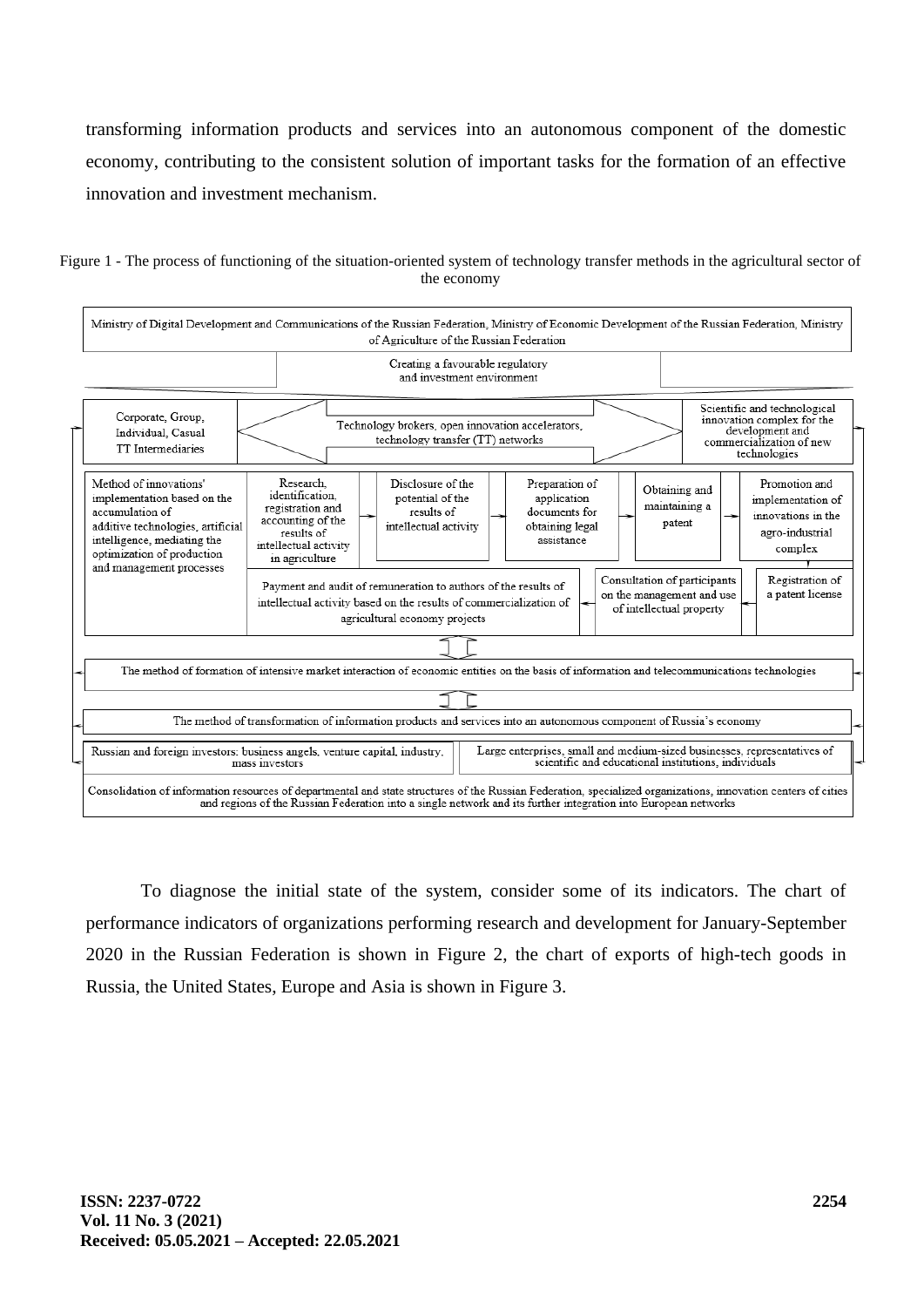

Figure 2 - Structure of internal research and development expenditures for January-September 2020 [3].

Green – including researching staff (without part-time employees and people performing work under civil contracts) 22%, red – labour costs 25%, purple – capital expenditures 3%, blue - internal operating costs (without depreciation) 50%.

# a) share of internal operating costs of research and development

(without depreciation) in the Russian Federation





The initial information mediating the functioning of the state of the technology transfer system in the Russian economy, which depends on the share of internal current research costs, is formed under the influence of the factors considered earlier: organizational-administrative, financialeconomic, technological-environmental, innovative, and social [5].

Analyzing the data shown in Figure 2, we can conclude that the structure of internal costs for research and development in the Russian Federation as a whole is relatively stable. Analyzing the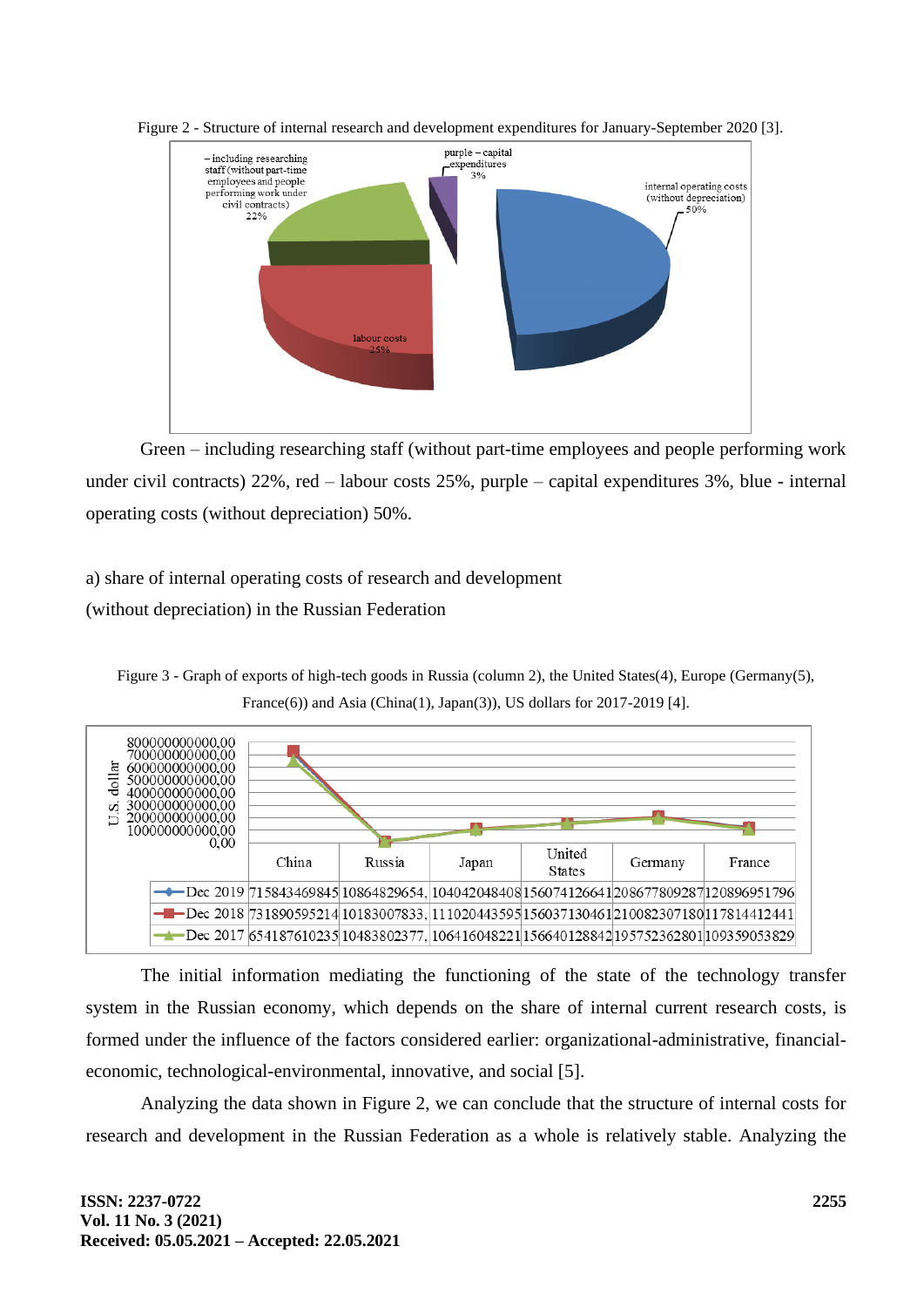data in Figure 3, we note the priority place of China in the export of high-tech products, the country accounts for up to 54% of exported goods in 2019. The share of the Russian Federation is consistently low and is 1%, among the countries selected as competitors. The indicators of Germany, France, and Japan are static and make up 16%, 9%, and 8%, respectively. Slight decline by 2019 (about 2%) was recorded for the export of high-tech goods by the United States of America, but the indicator remains high – 4th place in the ranking after China, Hong Kong and Germany.

The process of functioning of a situation-oriented system of technology transfer methods in the agricultural sector of the economy, using dynamic characteristics, improving the institutional environment, taking into account the identified external and internal, economic, institutional and social factors, will allow state authorities to use in practice tools to influence the transfer mechanism.

The developed methods of technology transfer, which altogether are situation-oriented, provide for improving the quality of existing formal and informal institutions, involving new institutions in the ongoing process of digitalization of the agricultural economy in order to activate the process of creating and implementing high-tech products and increase the efficiency of using the digital space.

In the process of developing a situation-oriented system of technology transfer methods in the agricultural sector of the economy, the indicators of the current situation are studied. Thus, having considered the category "situation" and the interpretation of the methods of situational modeling in relation to technology transfer in the agricultural economy, defined as the directions of influence on the set of elements of the innovation and investment mechanism under consideration and mediating its functioning at the moment, it is established that the dynamic state of the system under consideration mediates its evolutionary development. Diagnostics of the initial state of the system necessary for the development of a situation-oriented system of technology transfer methods in the agricultural economy conducted on the basis of a comparative analysis of data for the Russian Federation, the Volga Federal District and the Saratov region provided for the structuring of internal costs for research and development for the period under study and to allocate in their part internal costs compensated by the federal budget.

As a set of methods of technology transfer proposed by us to create a situation-oriented system, the following are considered. The method of forming intensive market interaction of economic entities on the basis of information and telecommunications technologies-involves building relationships between technology transfer entities, taking into account the capabilities of the created and planned technological platforms, which will ensure effective interaction of participants online,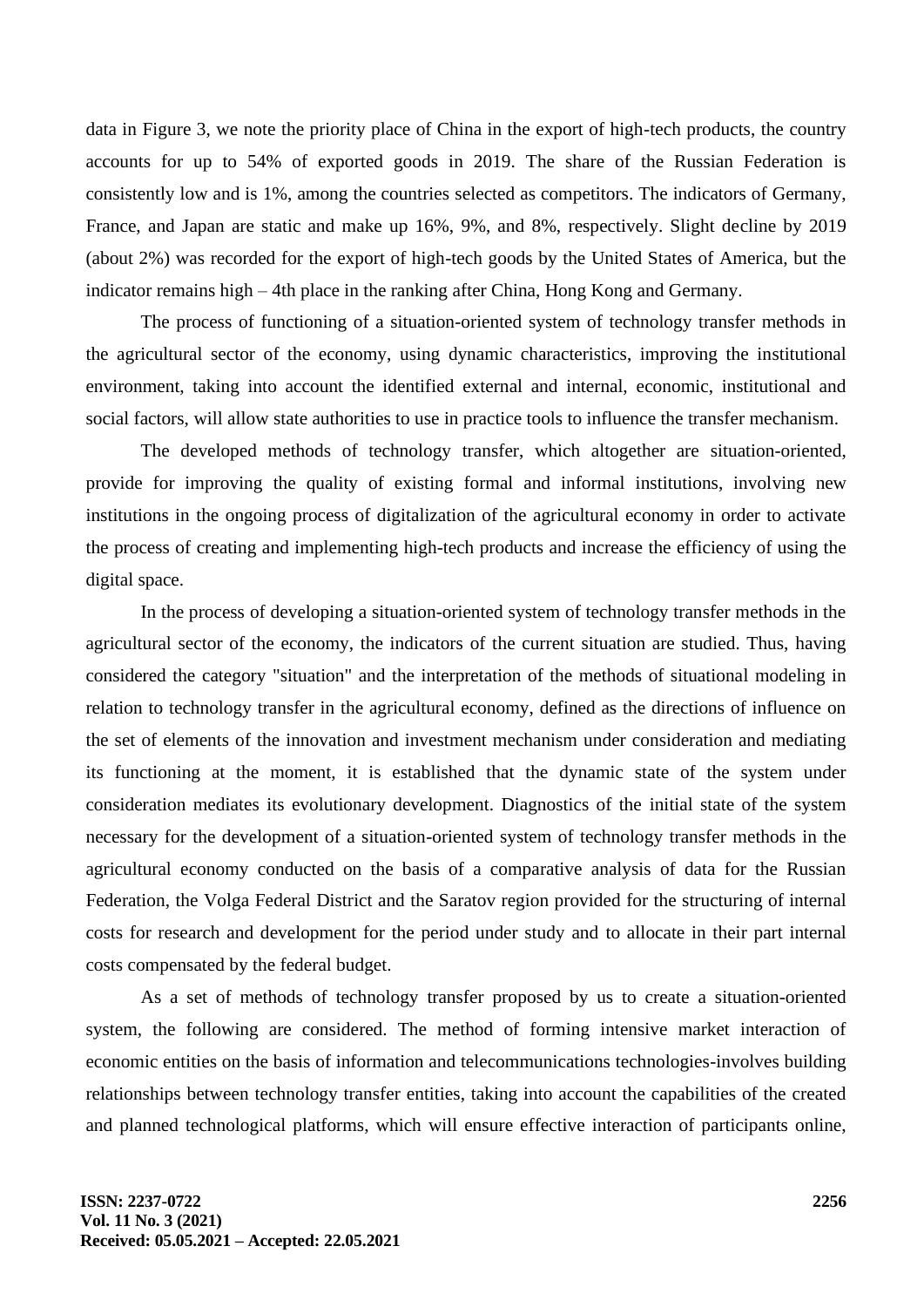with the allocation of their functions, and access to up-to-date information that characterizes the situation of the innovation market in the agricultural economy.

The method of innovation implementation, based on the accumulation of additive technologies, artificial intelligence, mediating the optimization of production and management processes, proposed by us as the basis for the formation of the situation-oriented system under consideration, involves the use of the developed step-by-step methodology for analyzing and predicting the development of technological innovations. The functional state of the system is formed by the current regulatory regime and the use of digital economy tools that regulate the agar market conditions.

The method of transformation of information products and services into an autonomous component of the domestic economy proposed by us as an element combining the situation-oriented system developed by us ensures the effective use of the results of digitalization of the agricultural economy for the formation of a transfer mechanism and their availability to potential users.

#### **4. Discussion**

Frederick Winslow Taylor (1856-1915) wrote that "the scientific organization of government does not presuppose, as its necessary prerequisite, any major invention or discovery of new and startling facts. It presupposes a certain new combination of elements that did not exist before, namely, such a collection, analysis, grouping, classification of previously known data into new laws and rules, that these former disparate knowledge is organized into a new coherent science" [6].

Mary Parker Follet in the early 1920s (1868-1933) is considered one of the founders of the situational approach to management. In her work, she constantly focused on taking into account the "requirements of the situation" in the management. In her opinion, each situation has its own internal logic that determines the order that participants should follow. She argued that the effectiveness of managing a situation depends on the availability of the necessary information, which is formed under the influence of the actual conditions of the existence of the management process [7].

One of the first Russian researchers of situational modelling was Yu. I. Klykov, who in 1974 identified the concept of "situation" with the concept of "state". In contrast to simulation modeling, where states describe the values of the characteristics of objects at a given moment, in situational modeling, the concept of "state" includes a complex of relationships between the elements of an object and their values. In other words, the situational approach operates with systems and their subsystems, not objects [8].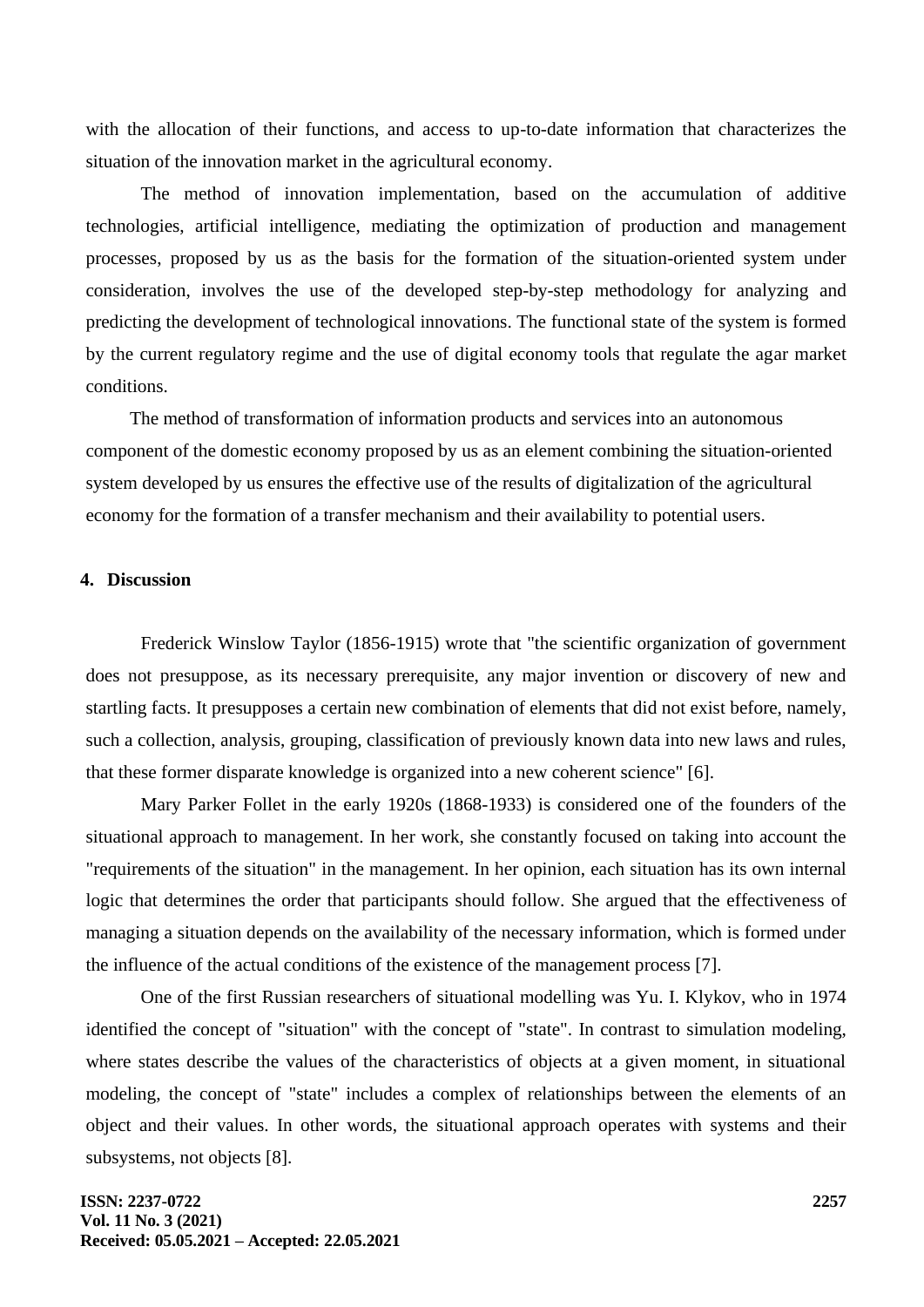The development of methods of situational modeling was proposed by D. A. Pospelov, interpreting the concept of " situation "as follows: "We will further call a discrete set (situation) a set of operational elements located at certain points of the system." Later, the author defined the current situation as the totality of all information about the structure of the object and its functioning at a given time [9].

The undeveloped institutional environment of technology transfer and, as a result, the unfavorable functional state is the result of the low-efficiency work of existing institutions and their functional interaction. The determination of the causes of this situation is due to an objective assessment of the factors that have a direct impact on this process. The innovation and investment mechanism should be considered as a dynamic system defined in the generally accepted form "source information-functional state-output information". Since the state of the technology transfer system is in dynamics, it is necessary to study the set of current characteristics, represented by the following elements: information and analytical properties; diagnostics of the problem; input effects (controlling and disturbing), set for the current and future time points [10]. We can say that the dynamic state of the technology transfer system mediates the evolutionary development of the situation.

### **5. Conclusions**

In conclusion of the study, it is necessary to draw the following conclusions:

The process of functioning of the situation-oriented system of technology transfer methods in the agricultural sector of the economy, considered in conjunction with the developed methods, involves the functioning of an innovation and investment mechanism, taking into account the strategy of information development of society in the Russian Federation until 2030 and according to the domestic program for the introduction of the digital economy with the assistance of relevant ministries (federal and regional), namely, the Ministry of Digital Development and Communications, the Ministry of Economic Development and the Ministry of Agriculture. The information field of the model is formed taking into account the analysis of regulatory legal acts, the use of tactical programtarget documents and involves amendments to certain laws and bylaws, regulatory legal acts, as well as the development of recommendations for changing legislation, expanding and delegating the powers of technology transfer entities. The proposed model provides for the use of state targeted financing, the creation of a favorable investment climate, the use of a rational pricing mechanism in the transfer market, the promotion of effective demand, the application of a tax policy that does not infringe on the interests of market participants while stimulating capital inflows into the agricultural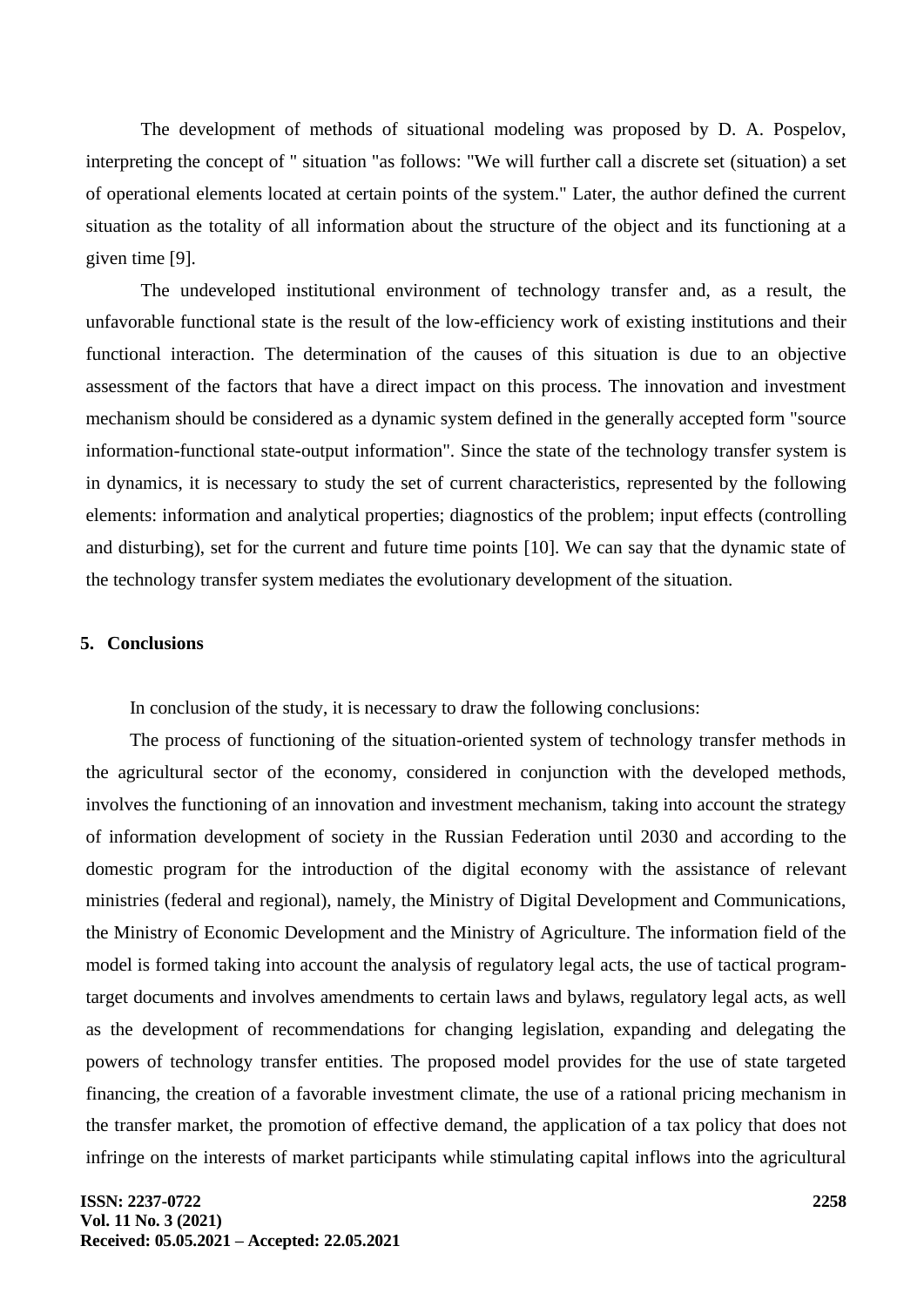sector of the economy. When describing the process of functioning of the situation-oriented system of technology transfer methods in the agricultural economy, the interaction of its subjects is schematically depicted: corporate, group, individual, random intermediaries of technology transfer, technology brokers, open innovation accelerators, scientific and technological innovation complexes for the development and commercialization of new technologies, domestic and foreign investors, large enterprises, small and medium-sized businesses, representatives of scientific and educational institutions and individuals.

The result of the operation of the developed situation-oriented system of technology transfer methods in the agricultural economy is the consolidation of information resources of departmental and state structures of the Russian Federation, specialized organizations, innovation centers of cities and regions of the Russian Federation into a single network and its further integration into European networks.

### **6. Acknowledgments**

The reported study was funded by RFBR, project number 20-010-00324

### **References**

Hirooka M. 2006. Innovation Dynamism and Economic Growth. A Nonlinear Perspective. Cheltanham, UK; Northhampton, MA: Edward Elgar.

https://link.springer.com/article/10.14441/eier.4.207 (accessed 15.03.2021)

The Gartner cycle of Elgar technology maturity. - Access mode: https://www.tadviser.ru/index.php/%D0%A1%D1%82%D0%B0%D1%82%D1%8C%D1%8F:Gartn er\_Hype\_Cycle\_for\_Emerging\_technologies\_(%D0%A6%D0%B8%D0%BA%D0%BB\_%D0%B7% D1%80%D0%B5%D0%BB%D0%BE%D1%81%D1%82%D0%B8\_%D1%82%D0%B5%D1%85% D0%BD%D0%BE%D0%BB%D0%BE%D0%B3%D0%B8%D0%B9\_Gartner)

Federal state statistics service. - Access mode: https://www.gks.ru/folder/14477

Štofová, L., Kopčáková, J. The competition strategy between coca-cola vs. Pepsi company (2020) Quality - Access to Success, 21 (179), pp. 40-46.

5. Technology transfer in agriculture: introduction to the theory and improvement of the mechanism / Ukolova N. V., Monakhov S. V., Shikhanova Yu. A., Vasilyeva E. V., Korostelev V. T., Pototskaya L. N., Novikova N. A. Saratov, Amirit, 2020 - 218 p. - ISBN 978-5-00140-630-3.

Taylor F. W. Principles of scientific management. Series: Classics of Management. Issue 1. Moscow: Controlling, 1991. - 104 p.

Follett M. P. Giving orders // Classics of the theory of public administration: the American school / ed. by J. Shafritz, A. Hyde. Moscow: Moscow University Press, 2003, p. 76.

Klykov Yu. I. System Theory and System Analysis. - Access mode: https://studme.org/218857/buhgalterskiy\_uchet\_i\_audit/situatsionnoe\_modelirovanie